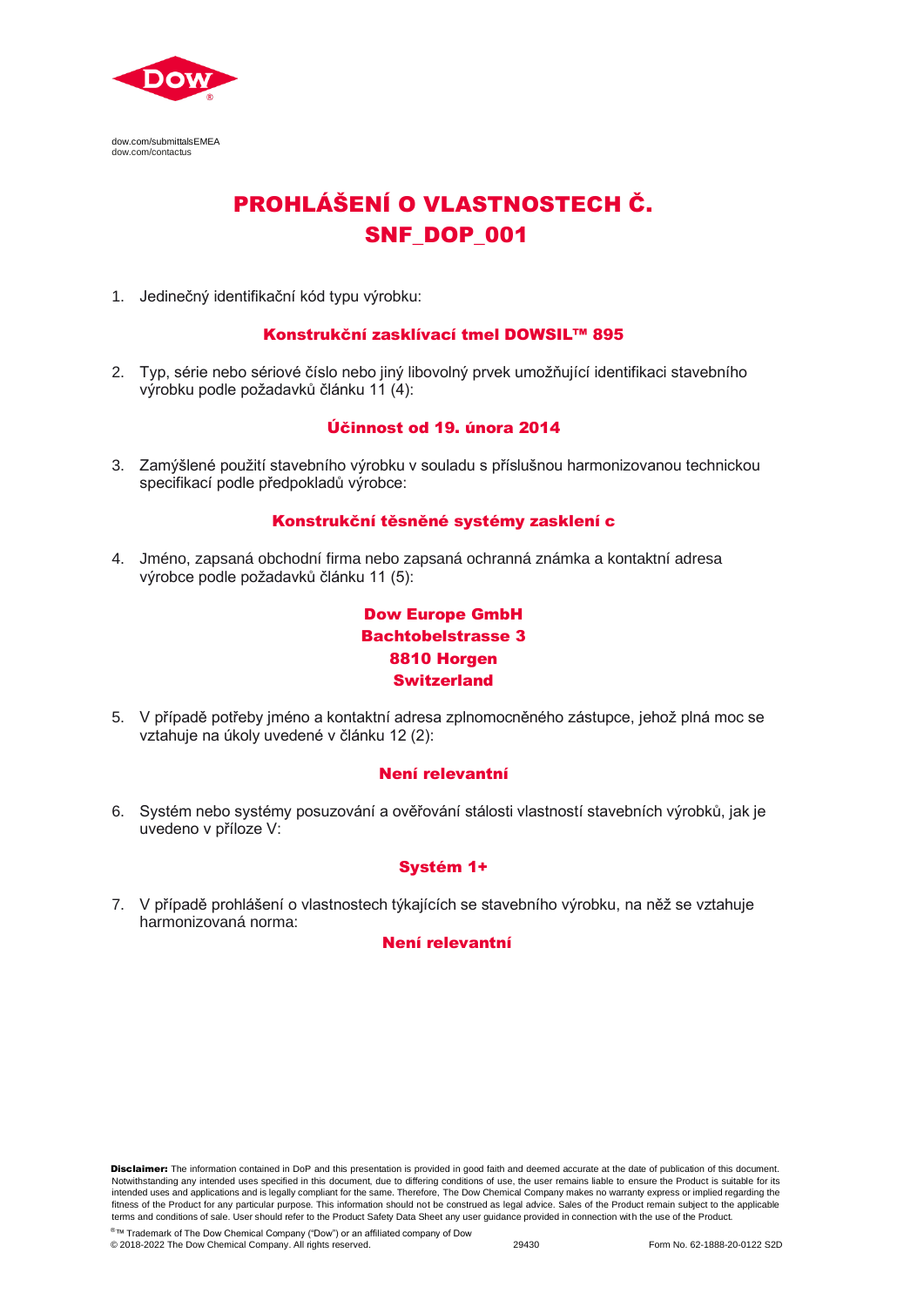

8. V případě prohlášení o vlastnostech týkajících se stavebního výrobku, pro který bylo vydáno evropské technické posouzení:

#### Ubatc

vydáno:

## BCCA 0749

na základě

## ETA 01/0005

9. Deklarované vlastnosti

| Základní charakteristiky                                              | <b>Deklarované</b><br>vlastnosti | Technická norma     |
|-----------------------------------------------------------------------|----------------------------------|---------------------|
| Specifická hmotnost                                                   | 1,45                             |                     |
| <b>Tyrdost A</b>                                                      | 33 podle metody<br>Shore A       | Poslední verze ETAG |
| Konstruované napětí v tahu                                            | 0,14 MPa                         | Poslední verze ETAG |
| Konstruované dynamické smykové napětí                                 | 0.14 MPa                         | Poslední verze ETAG |
| Modul pružnosti v tahu (E0)                                           | 0.9 MPa                          | Poslední verze ETAG |
| Modul pružnosti ve smyku tangenciálnímu k<br>počátečnímu bodu (G0)    | 0.3 MPa                          | Poslední verze ETAG |
| Pracovní doba (25°C, 50% relativní vlhkost)                           | 15 minut                         | Poslední verze ETAG |
| Doba zatvrdnutí povrchu (25°C, 50% relativní<br>vlhkost)              | 15 minut                         | Poslední verze ETAG |
| Doba potřebná pro vytvrzení (25°C, 50% relativní<br>vlhkost)          | 30-50 minut                      | Poslední verze ETAG |
| Doba před přepravou lepeného rámu                                     | Minimálně 21 dní                 | Poslední verze ETAG |
| Pevnost v tahu, H-bar (ALU-GL), 23°C-50% R.V.<br>+ 1 d H2O            | > 0.70 MPa                       | Poslední verze ETAG |
| Porušení soudržnosti 100%, H-Bar (ALU-GL),<br>$23^{\circ}$ C-50% R.V. | 100%                             | Poslední verze ETAG |

Disclaimer: The information contained in DoP and this presentation is provided in good faith and deemed accurate at the date of publication of this document. Notwithstanding any intended uses specified in this document, due to differing conditions of use, the user remains liable to ensure the Product is suitable for its intended uses and applications and is legally compliant for the same. Therefore, The Dow Chemical Company makes no warranty express or implied regarding the<br>fitness of the Product for any particular purpose. This informati

© 2018-2022 The Dow Chemical Company. All rights reserved. 29430 Form No. 62-1888-20-0122 S2D